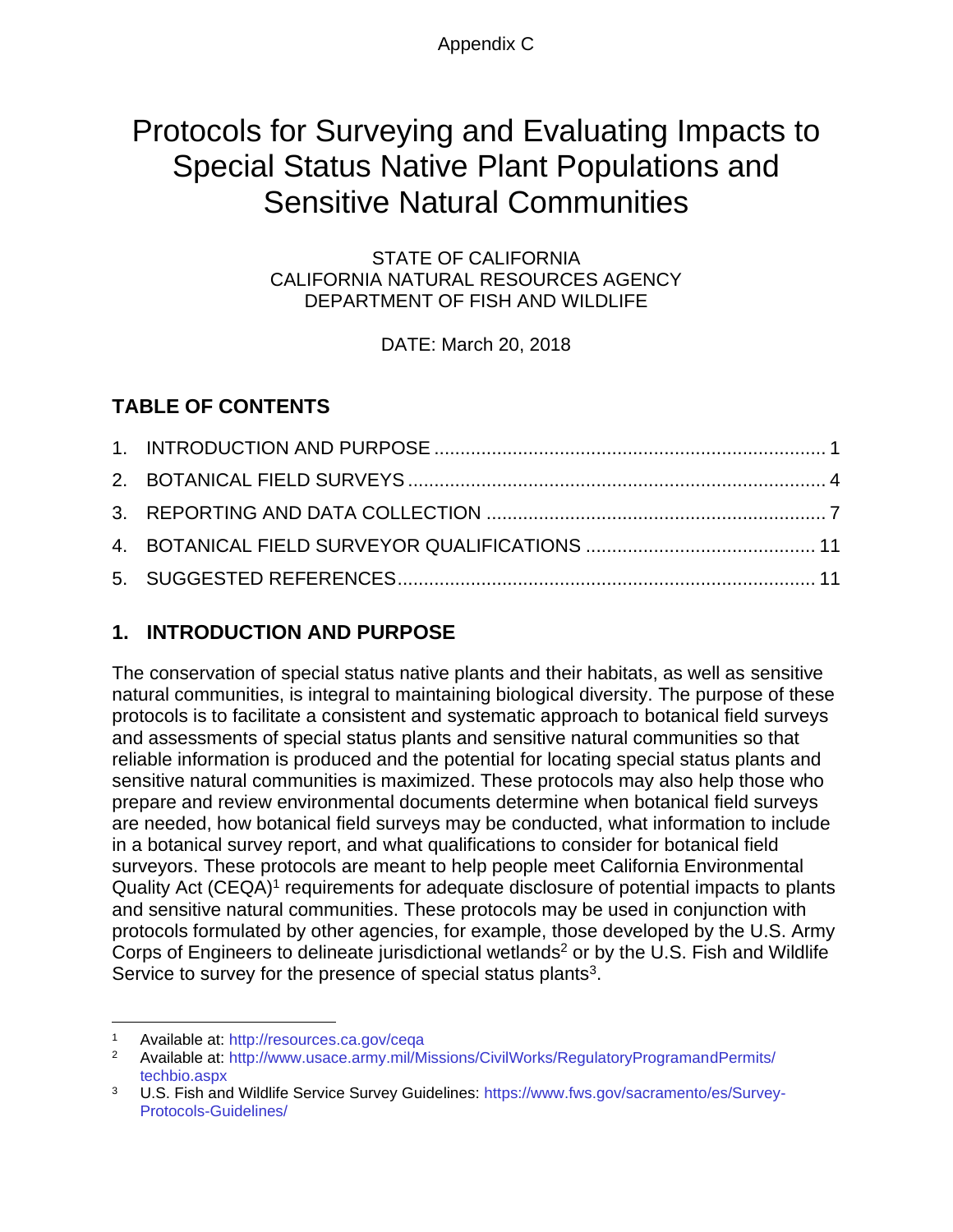#### **Department of Fish and Wildlife Trustee and Responsible Agency Mission**

The mission of the California Department of Fish and Wildlife (CDFW) is to manage California's diverse wildlife and native plant resources, and the habitats upon which they depend, for their ecological values and for their use and enjoyment by the public. CDFW has jurisdiction over the conservation, protection, and management of wildlife, native plants, and habitat necessary to maintain biologically sustainable populations (Fish & G. Code, § 1802). CDFW, as trustee agency under CEQA Guidelines section 15386, provides expertise in reviewing and commenting on environmental documents and provides protocols regarding potential negative impacts to those resources held in trust for the people of California.

Certain species are in danger of extinction because their habitats have been severely reduced in acreage, are threatened with destruction or adverse modification, or because of a combination of these and other factors. The California Endangered Species Act (CESA) and Native Plant Protection Act (NPPA) provide additional protections for such species, including take prohibitions (Fish & G. Code, § 2050 *et seq.*; Fish & G. Code, § 1908). As a responsible agency, CDFW has the authority to issue permits for the take of species listed under CESA and NPPA if the take is incidental to an otherwise lawful activity; CDFW has determined that the impacts of the take have been minimized and fully mitigated; and the take would not jeopardize the continued existence of the species (Fish & G. Code, § 2081, subd. (b); Cal. Code Regs., tit. 14 § 786.9, subd. (b)). Botanical field surveys are one of the preliminary steps to detect special status plant species and sensitive natural communities that may be impacted by a project.

## **Definitions**

Botanical field surveys provide information used to determine the potential environmental effects of proposed projects on special status plants and sensitive natural communities as required by law (e.g., CEQA, CESA, and federal Endangered Species Act (ESA)).

*Special status plants*, for the purposes of this document, include all plants that meet one or more of the following criteria:

- Listed or proposed for listing as threatened or endangered under the ESA or candidates for possible future listing as threatened or endangered under the ESA (50 C.F.R., § 17.12).
- Listed or candidates for listing by the State of California as threatened or endangered under CESA (Fish & G. Code, § 2050 et seq.)<sup>4</sup>. In CESA, "endangered species" means a native species or subspecies of plant which is in serious danger of becoming extinct throughout all, or a significant portion, of its range due to one or more causes, including loss of habitat, change in habitat, overexploitation, predation, competition, or disease (Fish & G. Code, § 2062). "Threatened species" means a native species or subspecies of plant that,

Refer to current online published lists available at: <https://nrm.dfg.ca.gov/FileHandler.ashx?DocumentID=109390&inline>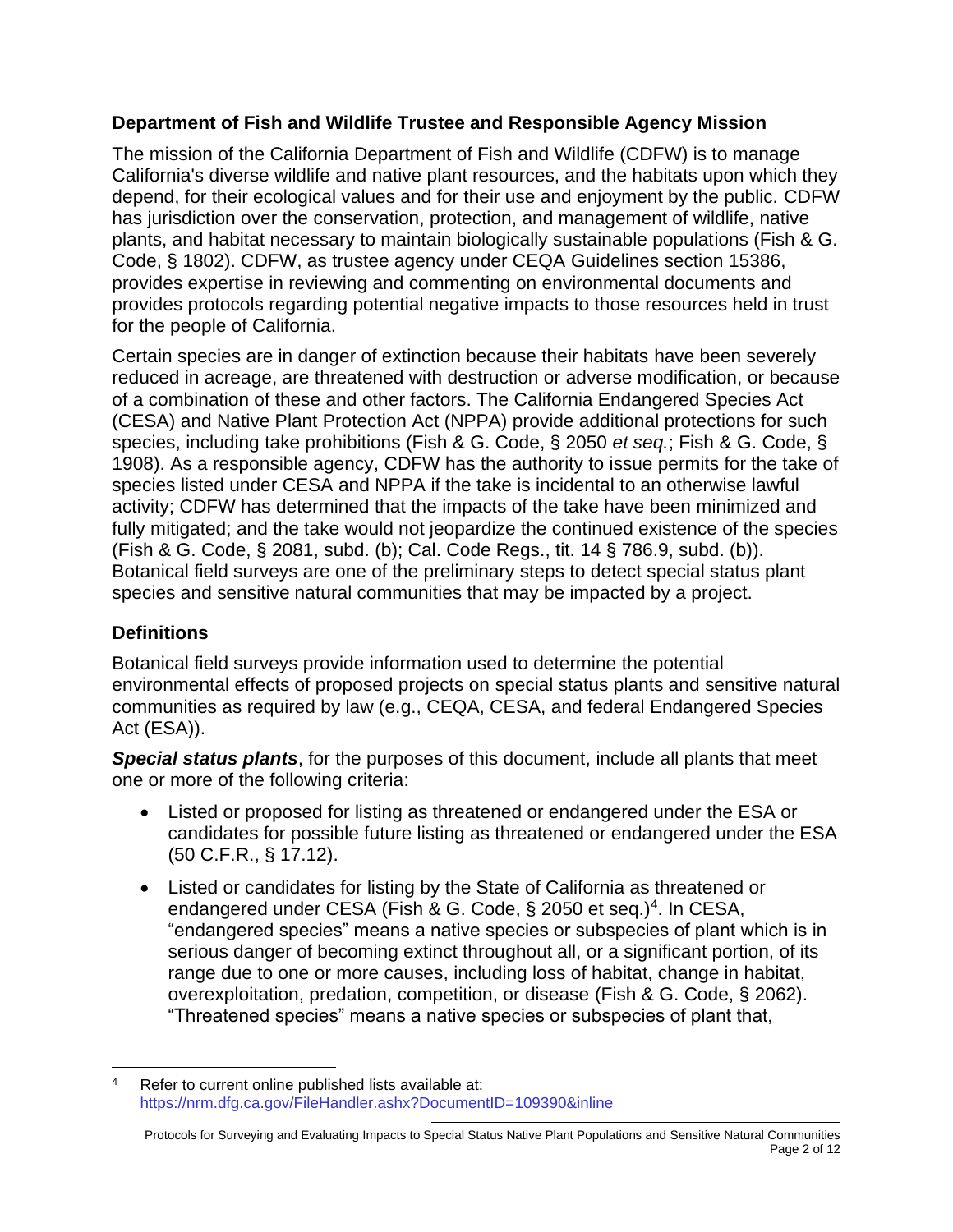although not presently threatened with extinction, is likely to become an endangered species in the foreseeable future in the absence of the special protection and management efforts required by CESA (Fish & G. Code, § 2067). "Candidate species" means a native species or subspecies of plant that the California Fish and Game Commission has formally noticed as being under review by CDFW for addition to either the list of endangered species or the list of threatened species, or a species for which the California Fish and Game Commission has published a notice of proposed regulation to add the species to either list (Fish & G. Code, § 2068).

- Listed as rare under the California Native Plant Protection Act (Fish & G. Code, § 1900 et seq.). A plant is rare when, although not presently threatened with extinction, the species, subspecies, or variety is found in such small numbers throughout its range that it may be endangered if its environment worsens (Fish & G. Code, § 1901).
- Meet the definition of rare or endangered under CEQA Guidelines section 15380, subdivisions (b) and (d), including:
	- o Plants considered by CDFW to be "rare, threatened or endangered in California." This includes plants tracked by the California Natural Diversity Database (CNDDB) and the California Native Plant Society (CNPS) as California Rare Plant Rank (CRPR) 1 or 2<sup>5</sup>;
	- o Plants that may warrant consideration on the basis of declining trends, recent taxonomic information, or other factors. This may include plants tracked by the CNDDB and CNPS as CRPR 3 or 4<sup>6</sup>.
- Considered locally significant plants, that is, plants that are not rare from a statewide perspective but are rare or uncommon in a local context such as within a county or region (CEQA Guidelines, § 15125, subd. (c)), or as designated in local or regional plans, policies, or ordinances (CEQA Guidelines, Appendix G). Examples include plants that are at the outer limits of their known geographic range or plants occurring on an atypical soil type.

*Sensitive natural communities* are communities that are of limited distribution statewide or within a county or region and are often vulnerable to environmental effects of projects. These communities may or may not contain special status plants or their

<sup>&</sup>lt;sup>5</sup> See CNDDB's Special Vascular Plants, Bryophytes, and Lichens List for plant taxa with a CRPR of 1 or 2:<https://nrm.dfg.ca.gov/FileHandler.ashx?DocumentID=109383&inline>

<sup>6</sup> CRPR 3 plants (plants about which more information is needed) and CRPR 4 plants (plants of limited distribution) may warrant consideration under CEQA Guidelines section 15380. Impacts to CRPR 3 plants may warrant consideration under CEQA if sufficient information is available to assess potential impacts to such plants. Impacts to CRPR 4 plants may warrant consideration under CEQA if cumulative impacts to such plants are significant enough to affect their overall rarity. Data on CRPR 3 and 4 plants should be submitted to CNDDB. Such data aids in determining and revising the CRPR of plants. See CNDDB's Special Vascular Plants, Bryophytes, and Lichens List for plant taxa with a CRPR of 3 or 4:<https://nrm.dfg.ca.gov/FileHandler.ashx?DocumentID=109383&inline>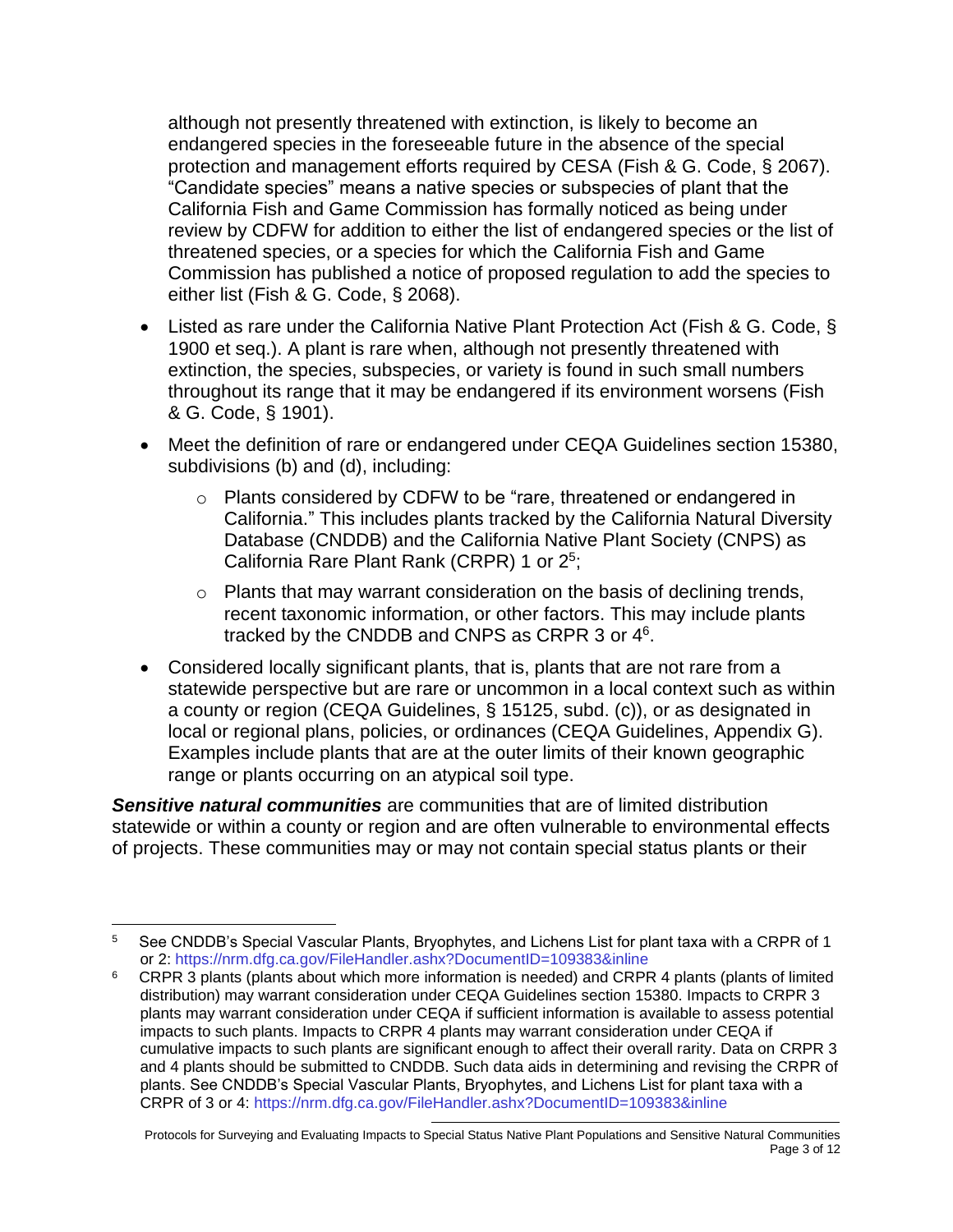habitat. CDFW's *List of California Terrestrial Natural Communities*<sup>7</sup> is based on the best available information, and indicates which natural communities are considered sensitive at the current stage of the California vegetation classification effort. See the Vegetation Classification and Mapping Program (VegCAMP) website for additional information on natural communities and vegetation classification<sup>8</sup>.

# <span id="page-3-0"></span>**2. BOTANICAL FIELD SURVEYS**

Evaluate the need for botanical field surveys prior to the commencement of any activities that may modify vegetation, such as clearing, mowing, or ground-breaking activities. It is appropriate to conduct a botanical field survey when:

- Natural (or naturalized) vegetation occurs in an area that may be directly or indirectly affected by a project (project area), and it is unknown whether or not special status plants or sensitive natural communities occur in the project area;
- Special status plants or sensitive natural communities have historically been identified in a project area; or
- Special status plants or sensitive natural communities occur in areas with similar physical and biological properties as a project area.

## **Survey Objectives**

Conduct botanical field surveys in a manner which maximizes the likelihood of locating special status plants and sensitive natural communities that may be present. Botanical field surveys should be floristic in nature, meaning that every plant taxon that occurs in the project area is identified to the taxonomic level necessary to determine rarity and listing status. "Focused surveys" that are limited to habitats known to support special status plants or that are restricted to lists of likely potential special status plants are not considered floristic in nature and are not adequate to identify all plants in a project area to the level necessary to determine if they are special status plants.

For each botanical field survey conducted, include a list of all plants and natural communities detected in the project area. More than one field visit is usually necessary to adequately capture the floristic diversity of a project area. An indication of the prevalence (estimated total numbers, percent cover, density, etc.) of the special status plants and sensitive natural communities in the project area is also useful to assess the significance of a particular plant population or natural community.

## **Survey Preparation**

Before botanical field surveys are conducted, the botanical field surveyors should compile relevant botanical information in the general project area to provide a regional

<sup>7</sup> Available at: [https://www.wildlife.ca.gov/Data/VegCAMP/Natural-Communities#natural%20](https://www.wildlife.ca.gov/Data/VegCAMP/Natural-Communities#natural%20communities%20lists) [communities%20lists](https://www.wildlife.ca.gov/Data/VegCAMP/Natural-Communities#natural%20communities%20lists)

<sup>8</sup> Available at:<https://www.wildlife.ca.gov/Data/VegCAMP>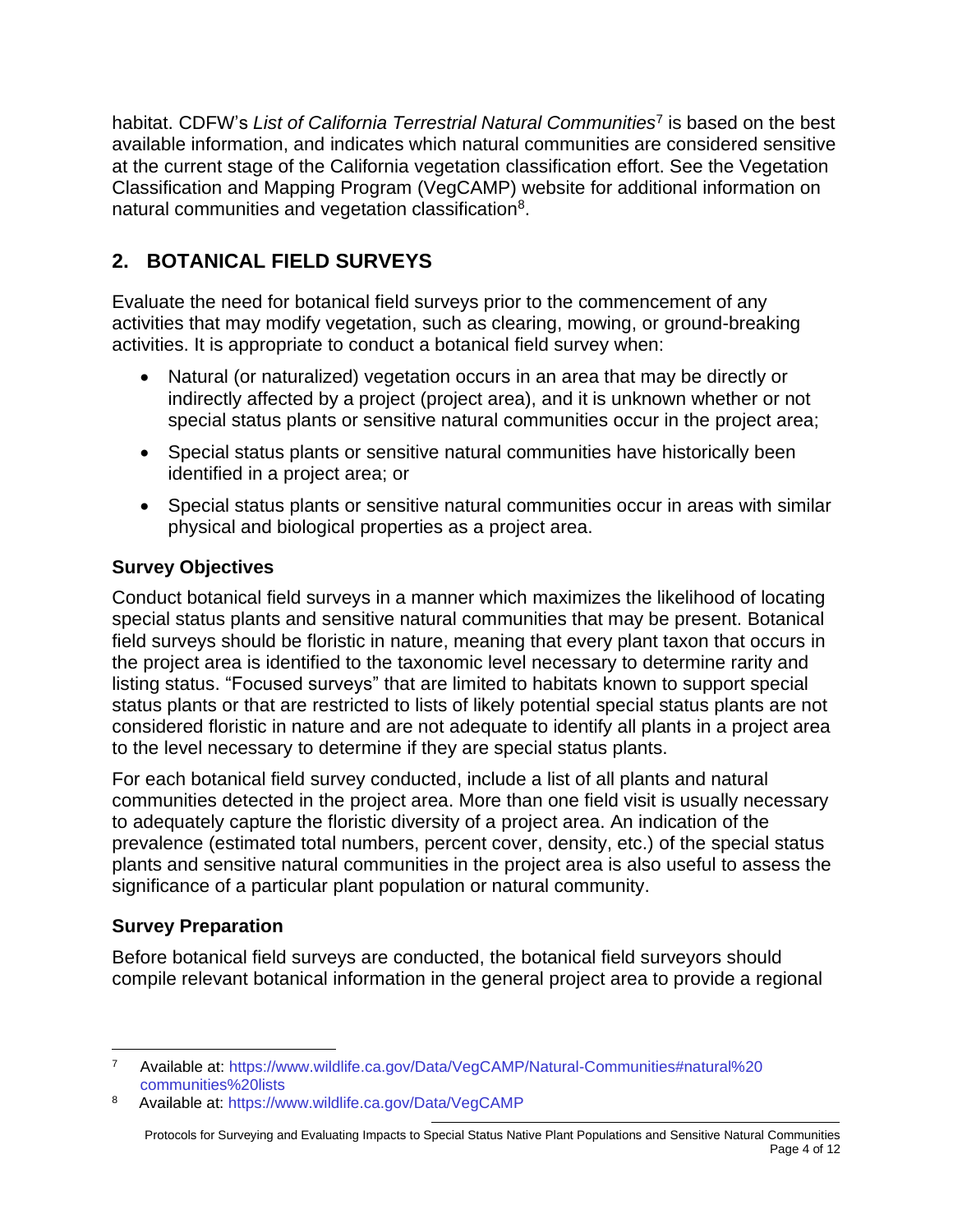context. Consult the CNDDB<sup>9</sup> and BIOS<sup>10</sup> for known occurrences of special status plants and sensitive natural communities in the project area prior to botanical field surveys. Generally, identify vegetation and habitat types potentially occurring in the project area based on biological and physical properties (e.g. soils) of the project area and surrounding ecoregion<sup>11</sup>. Then, develop a list of special status plants and sensitive natural communities with the potential to occur within the vegetation and habitat types identified. The list of special status plants with the potential to occur in the project area can be created with the help of the CNDDB QuickView Tool<sup>12</sup> which allows the user to generate lists of CNDDB-tracked elements that occur within a particular U.S. Geological Survey 7.5' topographic quad, surrounding quads, and counties within California. Resulting lists should only be used as a tool to facilitate the use of reference sites, with the understanding that special status plants and sensitive natural communities in a project area may not be limited to those on the list. Botanical field surveys and subsequent reporting should be comprehensive and floristic in nature and not restricted to or focused only on a list. Include in the botanical survey report the list of potential special status plants and sensitive natural communities that was created, and the list of references used to compile the background botanical information for the project area.

#### **Survey Extent**

Botanical field surveys should be comprehensive over the entire project area, including areas that will be directly or indirectly impacted by the project. Adjoining properties should also be surveyed where direct or indirect project effects could occur, such as those from fuel modification, herbicide application, invasive species, and altered hydrology. Surveys restricted to known locations of special status plants may not identify all special status plants and sensitive natural communities present, and therefore do not provide a sufficient level of information to determine potential impacts.

#### **Field Survey Method**

Conduct botanical field surveys using systematic field techniques in all habitats of the project area to ensure thorough coverage. The level of effort required per given area and habitat is dependent upon the vegetation and its overall diversity and structural complexity, which determines the distance at which plants can be identified. Conduct botanical field surveys by traversing the entire project area to ensure thorough coverage, documenting all plant taxa observed. Parallel survey transects may be necessary to ensure thorough survey coverage in some habitats. The level of effort should be sufficient to provide comprehensive reporting. Additional time should be allocated for plant identification in the field.

<sup>9</sup> Available at:<https://www.wildlife.ca.gov/Data/CNDDB><br>10 Available at: https://www.wildlife.ca.gov/Data/BIOS

Available at:<https://www.wildlife.ca.gov/Data/BIOS>

<sup>11</sup> Ecological Subregions of the United States, available at: [http://www.fs.fed.us/land/pubs/ecoregions/](http://www.fs.fed.us/land/pubs/ecoregions/toc.html) [toc.html](http://www.fs.fed.us/land/pubs/ecoregions/toc.html)

<sup>12</sup> Available at: [https://www.wildlife.ca.gov/Data/CNDDB/Maps-and-Data.](https://www.wildlife.ca.gov/Data/CNDDB/Maps-and-Data) When creating a list of special status plants with the potential to occur in a project area, special care should be taken to search all quads with similar geology, habitats, and vegetation to those found in the project area.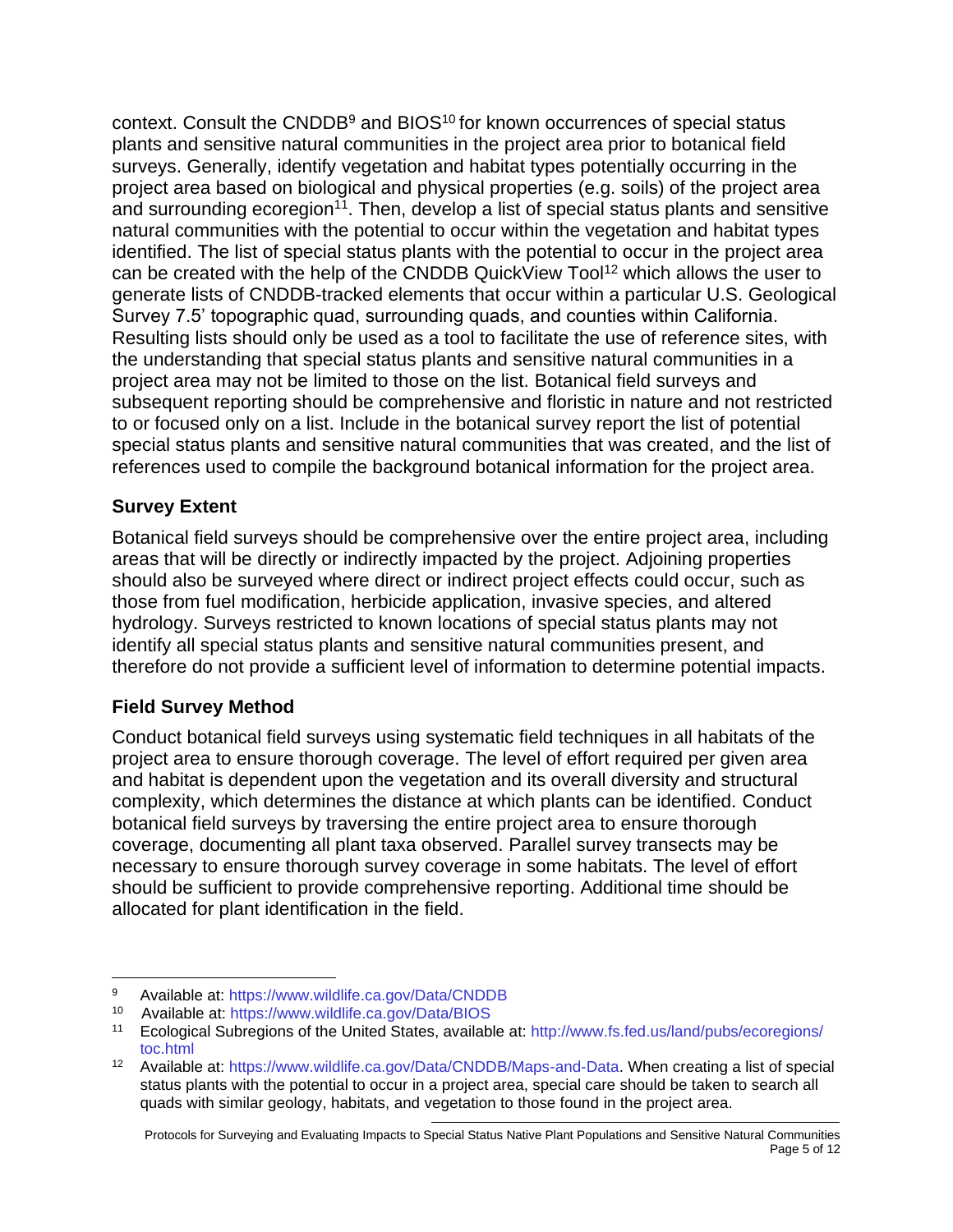#### **Timing and Number of Visits**

Conduct botanical field surveys in the field at the times of year when plants will be both evident and identifiable. Usually this is during flowering or fruiting. Space botanical field survey visits throughout the growing season to accurately determine what plants exist in the project area. This usually involves multiple visits to the project area (e.g. in early, mid, and late-season) to capture the floristic diversity at a level necessary to determine if special status plants are present<sup>13</sup>. The timing and number of visits necessary to determine if special status plants are present is determined by geographic location, the natural communities present, and the weather patterns of the year(s) in which botanical field surveys are conducted.

#### **Reference Sites**

When special status plants are known to occur in the type(s) of habitat present in a project area, observe reference sites (nearby accessible occurrences of the plants) to determine whether those special status plants are identifiable at the times of year the botanical field surveys take place and to obtain a visual image of the special status plants, associated habitat, and associated natural communities.

#### **Use of Existing Surveys**

For some project areas, floristic inventories or botanical survey reports may already exist. Additional botanical field surveys may be necessary for one or more of the following reasons:

- $\bullet$  Botanical field surveys are not current<sup>14</sup>;
- Botanical field surveys were conducted in natural systems that commonly experience year to year fluctuations such as periods of drought or flooding (e.g. vernal pool habitats or riverine systems);
- Botanical field surveys did not cover the entire project area;
- Botanical field surveys did not occur at the appropriate times of year;
- Botanical field surveys were not conducted for a sufficient number of years to detect plants that are not evident and identifiable every year (e.g. geophytes, annuals and some short-lived plants);

<sup>&</sup>lt;sup>13</sup> U.S. Fish and Wildlife Service Guidelines for Conducting and Reporting Botanical Inventories for Federally Listed, Proposed and Candidate Plants available at: [https://www.fws.gov/sacramento/es/](https://www.fws.gov/sacramento/es/Survey-Protocols-Guidelines/) [Survey-Protocols-Guidelines/](https://www.fws.gov/sacramento/es/Survey-Protocols-Guidelines/)

<sup>14</sup> Habitats, such as grasslands or desert plant communities that have annual and short-lived perennial plants as major floristic components may require yearly surveys to accurately document baseline conditions for purposes of impact assessment. In forested areas, however, surveys at intervals of five years may adequately represent current conditions. For forested areas, refer to "Guidelines for Conservation of Sensitive Plant Resources Within the Timber Harvest Review Process and During Timber Harvesting Operations", available at: [https://nrm.dfg.ca.gov/FileHandler.ashx?DocumentID=](https://nrm.dfg.ca.gov/FileHandler.ashx?DocumentID=116396&inline) [116396&inline](https://nrm.dfg.ca.gov/FileHandler.ashx?DocumentID=116396&inline)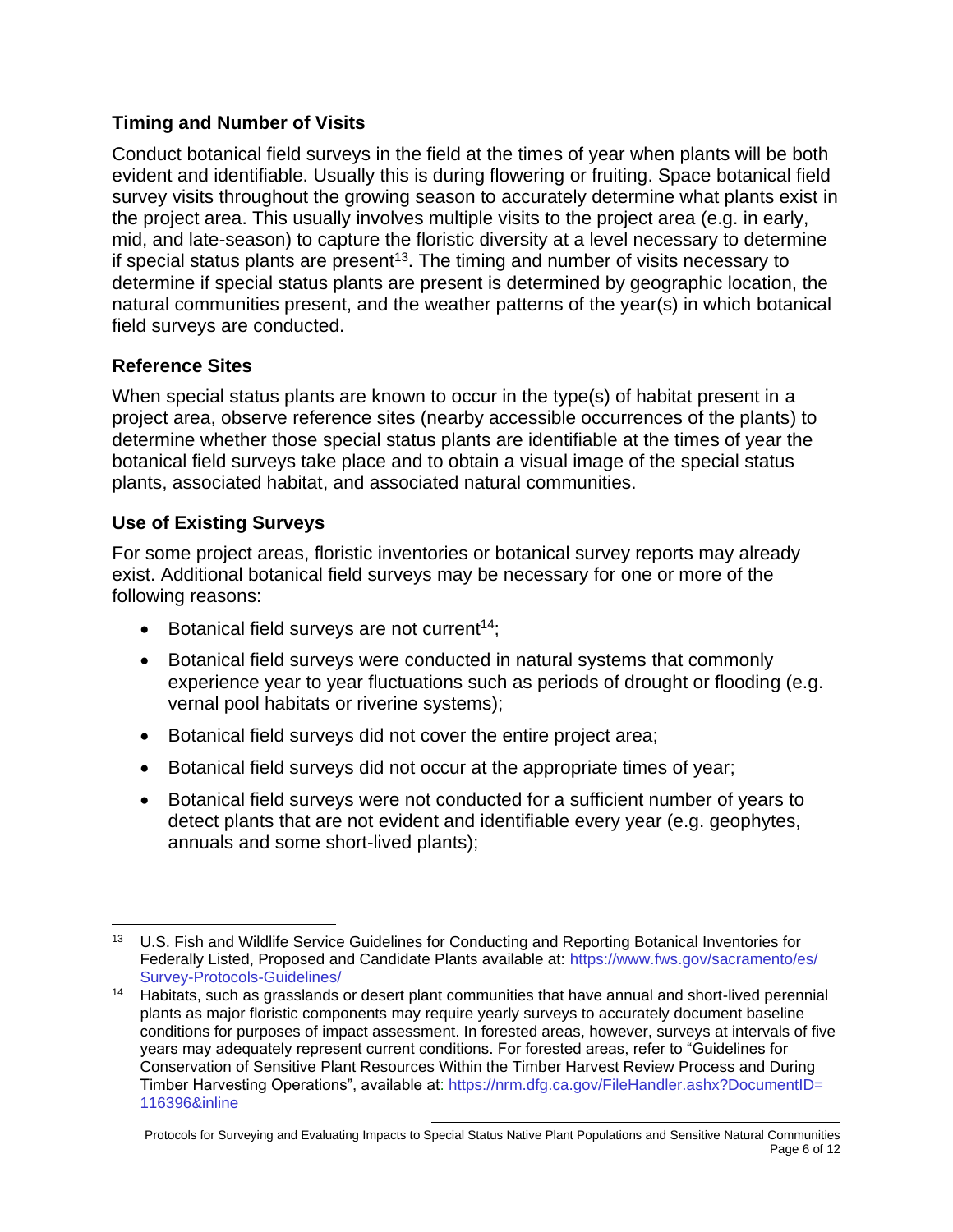- Botanical field surveys did not identify all plants in the project area to the taxonomic level necessary to determine rarity and listing status;
- Fire history, land use, or the physical or climatic conditions of the project area have changed since the last botanical field survey was conducted;
- Changes in vegetation or plant distribution have occurred since the last botanical field surveys were conducted, such as those related to habitat alteration, fluctuations in abundance, invasive species, seed bank dynamics, or other factors; or
- Recent taxonomic studies, status reviews or other scientific information has resulted in a revised understanding of the special status plants with potential to occur in the project area.

#### **Negative Surveys**

Adverse conditions from yearly weather patterns may prevent botanical field surveyor from determining the presence of, or accurately identifying, some special status plants in the project area. Disease, drought, predation, fire, herbivory or other disturbance may also preclude the presence or identification of special status plants in any given year. Discuss all adverse conditions in the botanical survey report<sup>15</sup>.

The failure to locate a known special status plant occurrence during one field season does not constitute evidence that the plant occurrence no longer exists at a location, particularly if adverse conditions are present. For example, botanical field surveys over a number of years may be necessary if the special status plant is an annual or shortlived plant having a persistent, long-lived seed bank and populations of the plant are known to not germinate every year. Visiting the project area in more than one year increases the likelihood of detecting special status plants, particularly if conditions change. To further substantiate negative findings for a known occurrence, a visit to a nearby reference site may help ensure that the timing of botanical field surveys was appropriate.

# <span id="page-6-0"></span>**3. REPORTING AND DATA COLLECTION**

Adequate information about special status plants and sensitive natural communities present in a project area will enable reviewing agencies and the public to effectively assess potential impacts to special status plants and sensitive natural communities and will guide the development of avoidance, minimization, and mitigation measures. The information necessary to assess impacts to special status plants and sensitive natural communities is described below. For comprehensive, systematic botanical field surveys where no special status plants or sensitive natural communities were found, reporting

and data collection responsibilities for botanical field surveyor remain as described

<sup>15</sup> U.S. Fish and Wildlife Service Guidelines for Conducting and Reporting Botanical Inventories for Federally Listed, Proposed and Candidate Plants available at: [https://www.fws.gov/sacramento/](https://www.fws.gov/sacramento/es/Survey-Protocols-Guidelines/) [es/Survey-Protocols-Guidelines/](https://www.fws.gov/sacramento/es/Survey-Protocols-Guidelines/)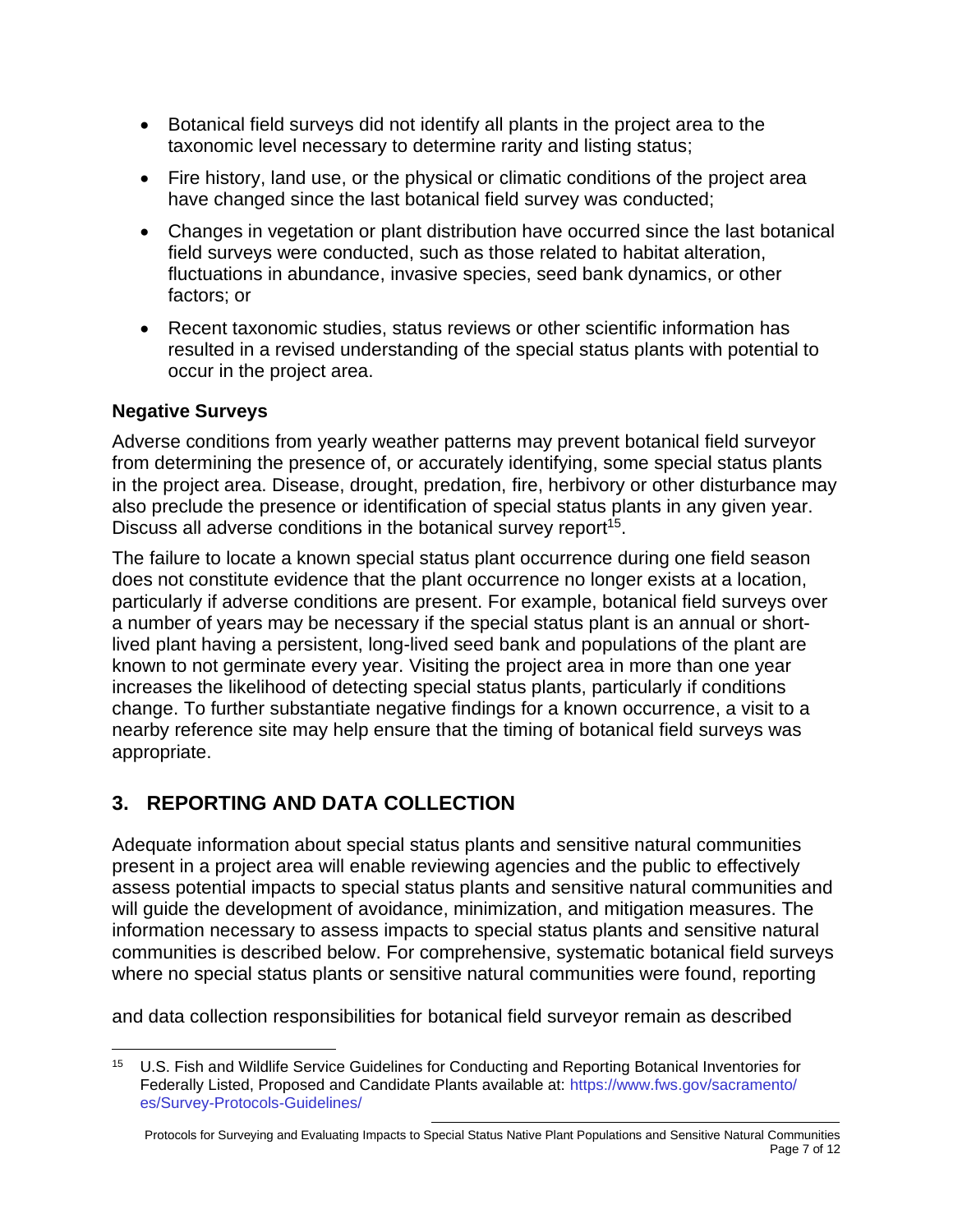below, excluding specific occurrence information.

#### **Special Status Plant and Sensitive Natural Community Observations**

Record the following information for locations of each special status plant and sensitive natural community detected during a botanical field survey of a project area.

- The specific geographic locations where the special status plants and sensitive natural communities were found. Preferably this will be done by use of global positioning system (GPS) and include the datum<sup>16</sup> in which the spatial data was collected and any uncertainty or error associated with the data. If GPS is not available, a detailed map (1:24,000 or larger) showing locations and boundaries of each special status plant population and sensitive natural community in relation to the project area is acceptable. Mark occurrences and boundaries as accurately as possible;
- The site-specific characteristics of occurrences, such as associated species, habitat and microhabitat, structure of vegetation, topographic features, soil type, texture, and soil parent material. If a special status plant is associated with a wetland, provide a description of the direction of flow and integrity of surface or subsurface hydrology and adjacent off-site hydrological influences as appropriate;
- The number of individuals in each special status plant population as counted (if population is small) or estimated (if population is large);
- If applicable, information about the percentage of each special status plant in each life stage such as seedling, vegetative, flowering and fruiting;
- The density of special status plants, identifying areas of relatively high, medium and low density of each special status plant in the project area; and
- Digital images of special status plants and sensitive natural communities in the project area, with diagnostic features.

## **Special Status Plant and Sensitive Natural Community Documentation**

When a special status plant is located, data must be submitted to the CNDDB. Data may be submitted in a variety of formats depending on the amount and type of data that is collected<sup>17</sup>. The most common way to submit data is the Online CNDDB Field Survey Form<sup>18</sup>, or equivalent written report, accompanied by geographic locality information (GPS coordinates, GIS shapefiles, KML files, topographic map, etc.). Data submitted in digital form must include the datum<sup>19</sup> in which it was collected.

If a sensitive natural community is found in a project area, document it with a Combined

<sup>16</sup> NAD83, NAD27 or WGS84

<sup>17</sup> See<https://www.wildlife.ca.gov/Data/CNDDB/Submitting-Data> for information on acceptable data submission formats.

<sup>18</sup> Available at:<https://www.wildlife.ca.gov/Data/CNDDB/Submitting-Data>

<sup>19</sup> NAD83, NAD27 or WGS84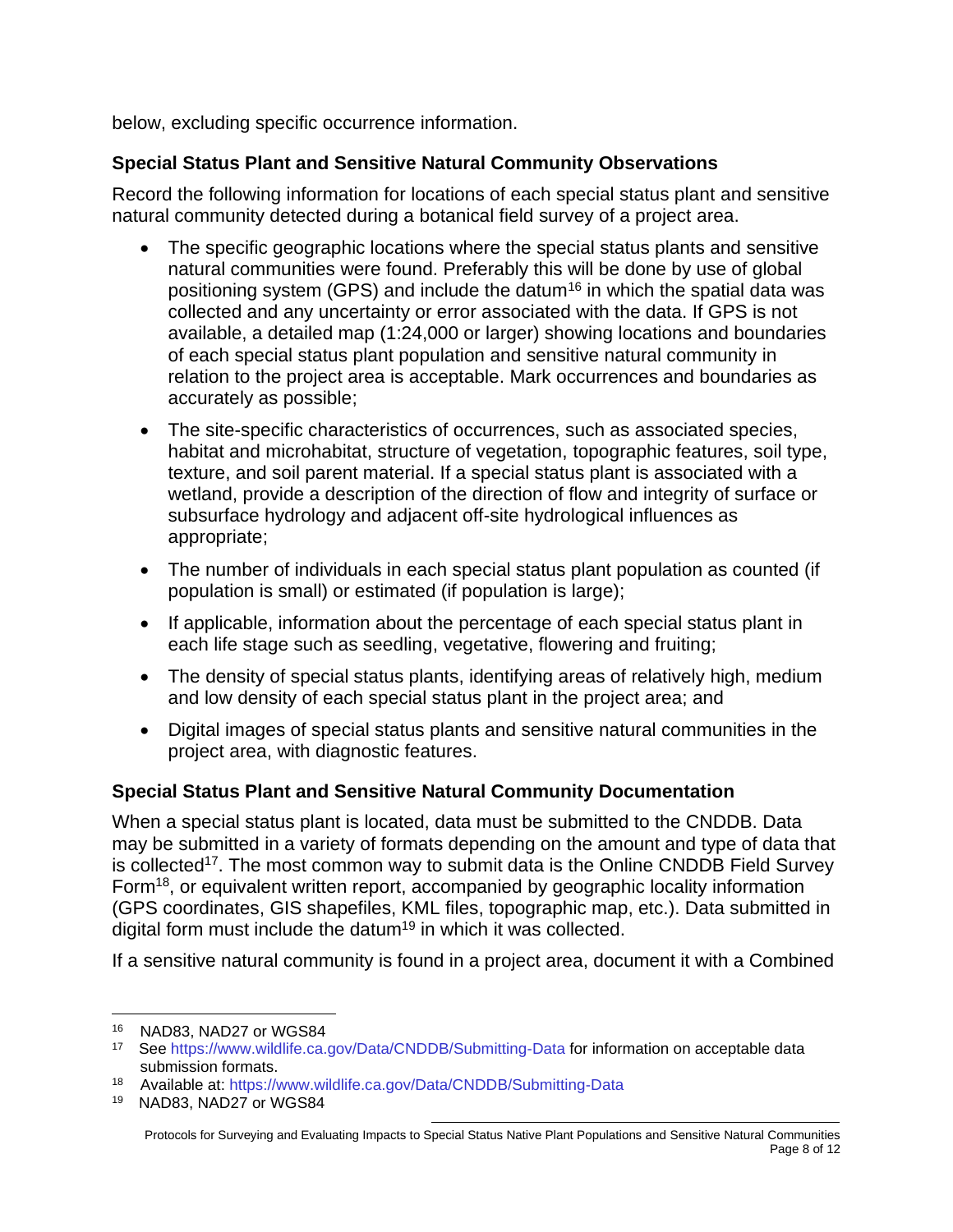Vegetation Rapid Assessment and Relevé Field Form<sup>20</sup> and submit the form to VegCAMP<sup>21</sup>.

#### **Voucher Collection**

Voucher specimens provide verifiable documentation of special status plant presence and identification and a scientific record. This information is vital to conservation efforts and valuable for scientific research. Collection of voucher specimens should be conducted in a manner that is consistent with conservation ethics, and in accordance with applicable state and federal permit requirements (e.g. scientific, educational, or management permits pursuant to Fish & G. Code, § 2081, subd. (a)). Voucher collections of special status plants (or possible special status plants) should only be made when such actions would not jeopardize the continued existence of the population. A plant voucher collecting permit $^{22}$  is required from CDFW prior to the take or possession of a state-listed plant for voucher collection purposes, and the permittee must comply with all permit conditions.

Voucher specimens should be deposited in herbaria that are members of the Consortium of California Herbaria<sup>23</sup> no later than 120 days after the collections have been made. Digital imagery can be used to supplement plant identification and document habitat. Record all relevant collector names and permit numbers on specimen labels (if applicable).

#### **Botanical Survey Reports**

Botanical survey reports provide an important record of botanical field survey results and project area conditions. Botanical survey reports containing the following information should be prepared whenever botanical field surveys take place, and should also be submitted with project environmental documents:

#### *Project and location description*

- A description of the proposed project;
- A detailed map of the project area that identifies topographic and landscape features and includes a north arrow and bar scale;
- A vegetation map of the project area using Survey of California Vegetation Classification and Mapping Standards<sup>24</sup> at a thematic and spatial scale that allows the display of all sensitive natural communities;
- A soil map of the project area; and

<sup>20</sup> Available at:<https://www.wildlife.ca.gov/Data/VegCAMP/Natural-Communities/Submit>

<sup>&</sup>lt;sup>21</sup> Combined Vegetation Rapid Assessment and Releve Field Forms can be emailed to VegCAMP staff. Contact information available at: [https://www.wildlife.ca.gov/Data/VegCAMP/Natural-Communities/](https://www.wildlife.ca.gov/Data/VegCAMP/Natural-Communities/Other-Info) [Other-Info](https://www.wildlife.ca.gov/Data/VegCAMP/Natural-Communities/Other-Info)

<sup>&</sup>lt;sup>22</sup> Applications available at: <https://www.wildlife.ca.gov/Conservation/Plants/Permits>

<sup>&</sup>lt;sup>23</sup> A list of Consortium of California Herbaria participants is available at: [http://ucjeps.berkeley.edu/](http://ucjeps.berkeley.edu/consortium/participants.html) [consortium/participants.html](http://ucjeps.berkeley.edu/consortium/participants.html)

<sup>24</sup> Available at:<https://www.wildlife.ca.gov/data/vegcamp/publications-and-protocols>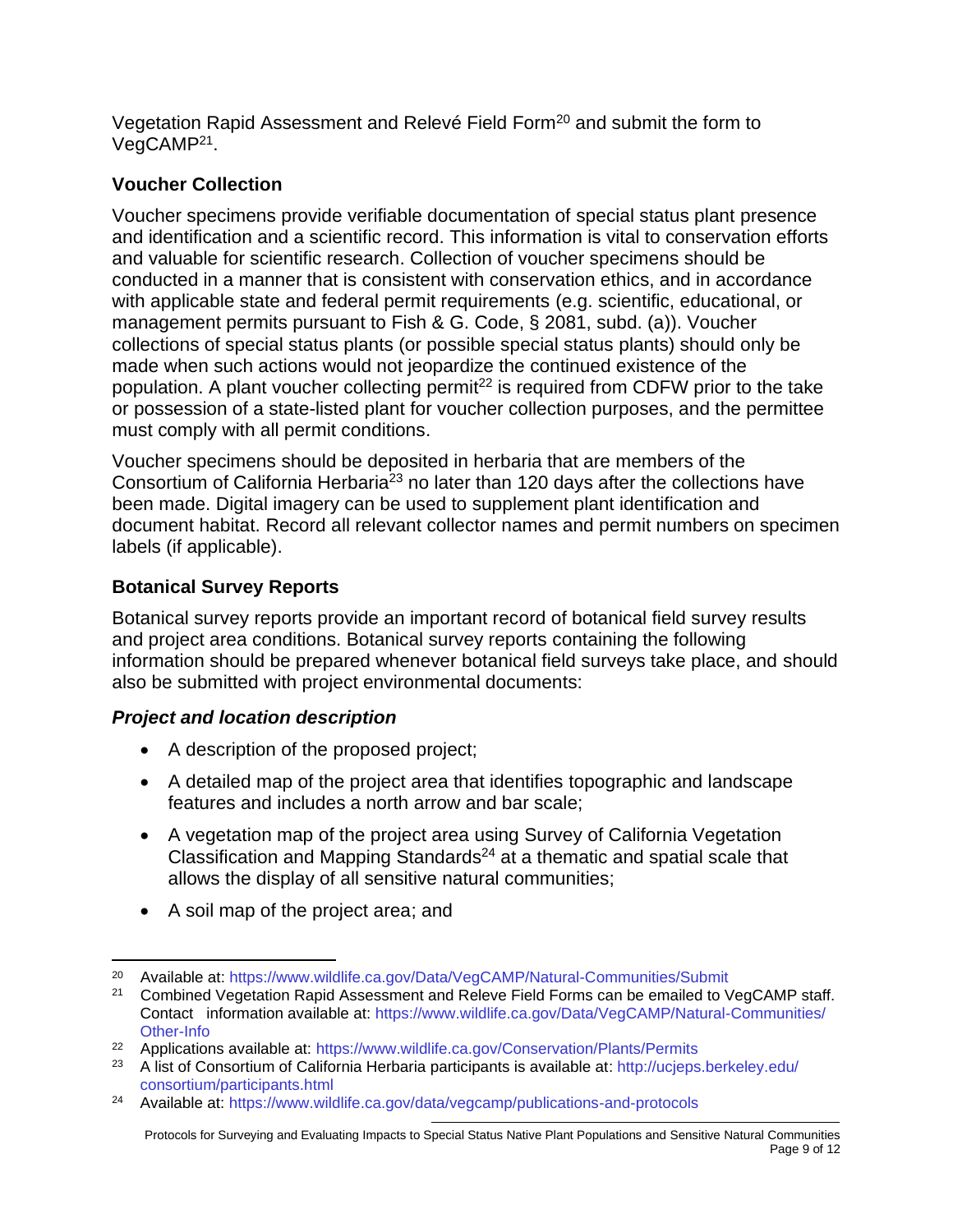• A written description of the biological setting, including all natural communities; geological and hydrological characteristics; and land use or management history.

#### *Detailed description of survey methodology and results*

- Names and qualifications of botanical field surveyor(s);
- Dates of botanical field surveys (indicating the botanical field surveyor(s) that surveyed each area on each survey date), and total person-hours spent;
- A discussion of the survey preparation methodology;
- A list of special status plants and sensitive natural communities with potential to occur in the region;
- Description(s) of reference site(s), if visited, and the phenological development of special status plant(s) at those reference sites;
- A description and map of the area surveyed relative to the project area;
- A list of all plant taxa occurring in the project area, with all taxa identified to the taxonomic level necessary to determine whether or not they are a special status plant;
- Detailed data and maps for all special status plants and sensitive natural communities detected. Information specified above under the headings "Special Status Plant and Sensitive Natural Community Observations," and "Special Status Plant and Sensitive Natural Community Documentation," should be provided for the locations of each special status plant and sensitive natural community detected. Copies of all California Native Species Field Survey Forms and Combined Vegetation Rapid Assessment and Relevé Field Forms should be sent to the CNDDB and VegCAMP, respectively, and included in the project environmental document as an Appendix $25$ ;
- A discussion of the potential for a false negative botanical field survey;
- A discussion of how climatic conditions may have affected the botanical field survey results;
- A discussion of how the timing of botanical field surveys may affect the comprehensiveness of botanical field surveys;
- Any use of existing botanical field surveys and a discussion of their applicability to the project;
- The deposition locations of voucher specimens, if collected; and
- A list of references used, including persons contacted and herbaria visited.

 $25$  It is not necessary to submit entire environmental documents to the CNDDB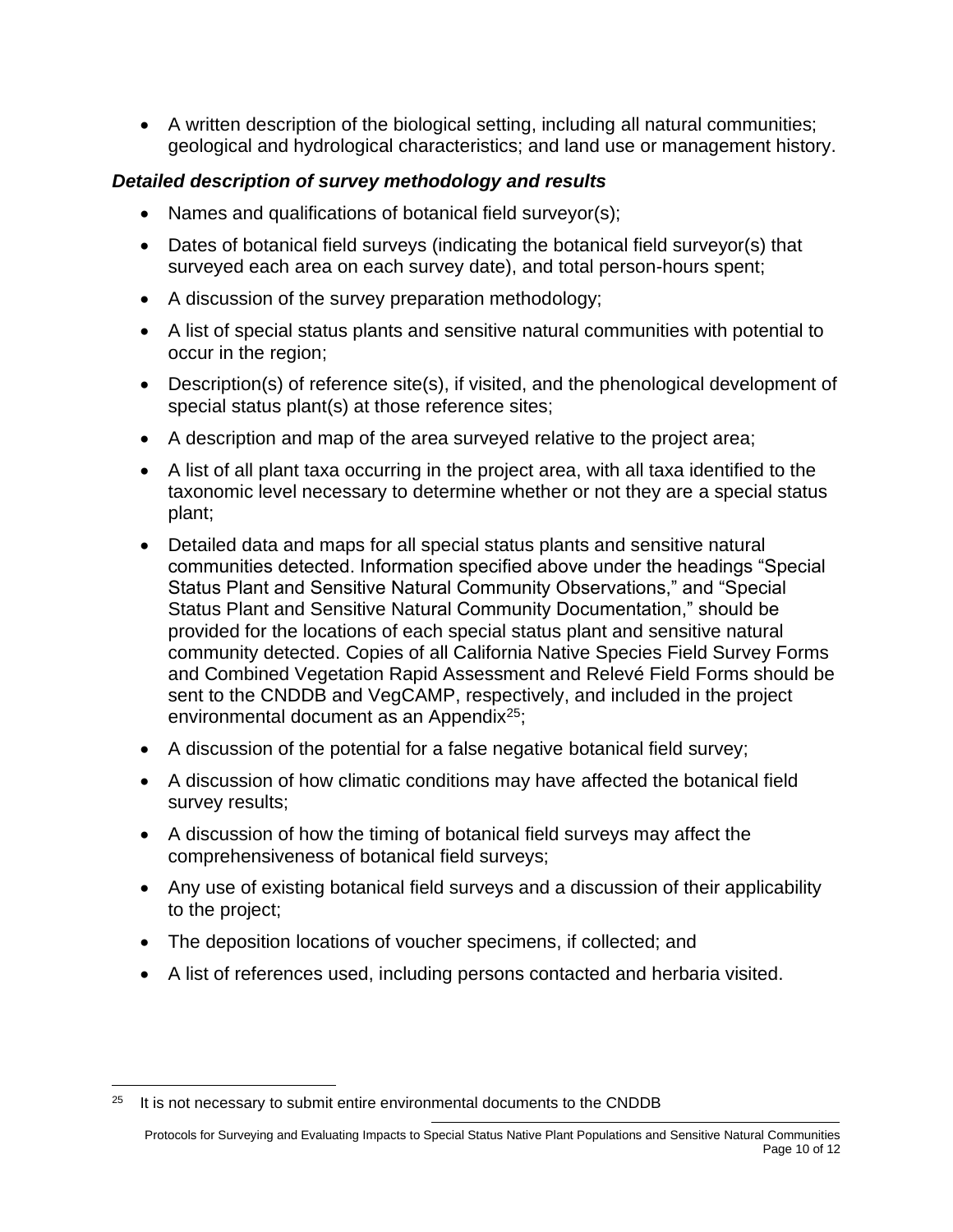#### *Assessment of potential project impacts*

- A discussion of the significance of special status plant populations in the project area considering nearby populations and total range and distribution;
- A discussion of the significance of sensitive natural communities in the project area considering nearby occurrences and natural community distribution;
- A discussion of project related direct, indirect, and cumulative impacts to special status plants and sensitive natural communities;
- A discussion of the degree and immediacy of all threats to special status plants and sensitive natural communities, including those from invasive species;
- A discussion of the degree of impact, if any, of the project on unoccupied, potential habitat for special status plants; and
- Recommended measures to avoid, minimize, or mitigate impacts to special status plants and sensitive natural communities.

# <span id="page-10-0"></span>**4. BOTANICAL FIELD SURVEYOR QUALIFICATIONS**

Botanical field surveyors should possess the following qualifications:

- Knowledge of plant taxonomy and natural community ecology;
- Familiarity with plants of the region, including special status plants;
- Familiarity with natural communities of the region, including sensitive natural communities;
- Experience with the CNDDB, BIOS, and Survey of California Vegetation Classification and Mapping Standards;
- Experience conducting floristic botanical field surveys as described in this document, or experience conducting such botanical field surveys under the direction of an experienced botanical field surveyor;
- Familiarity with federal, state, and local statutes and regulations related to plants and plant collecting; and
- Experience analyzing the impacts of projects on native plant species and sensitive natural communities.

# <span id="page-10-1"></span>**5. SUGGESTED REFERENCES**

Bonham, C.D. 1988. Measurements for terrestrial vegetation. John Wiley and Sons, Inc., New York, NY.

California Native Plant Society, Rare Plant Program. Most recent version. Inventory of rare and endangered plants (online edition). California Native Plant Society. Sacramento, CA. Available at: http://www.rareplants.cnps.org/.